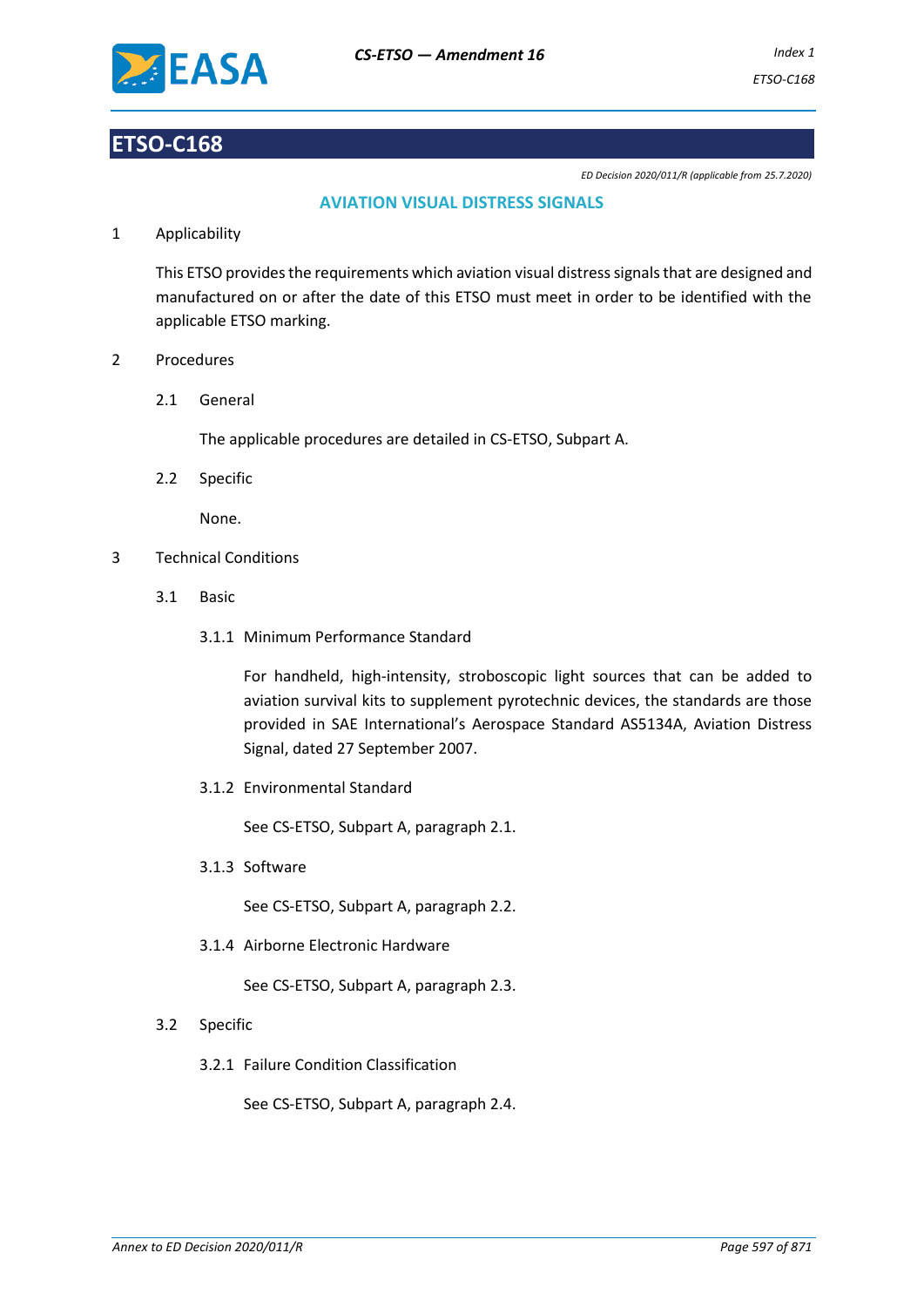

## 3.2.2 Others

These light sources must:

- eliminate the significant potential equipment and personnel hazards that are posed by untrained personnel using pyrotechnics in inflatable life rafts; and
- provide an equivalent level of safety to pyrotechnics that aid in locating and rescuing aviation accident survivors.

## 4 Marking

4.1 General

See CS-ETSO, Subpart A, paragraph 1.2.

4.2 Specific

None.

5 Availability of Referenced Documents

See CS-ETSO, Subpart A, paragraph 3.

[Amdt ETSO/16]